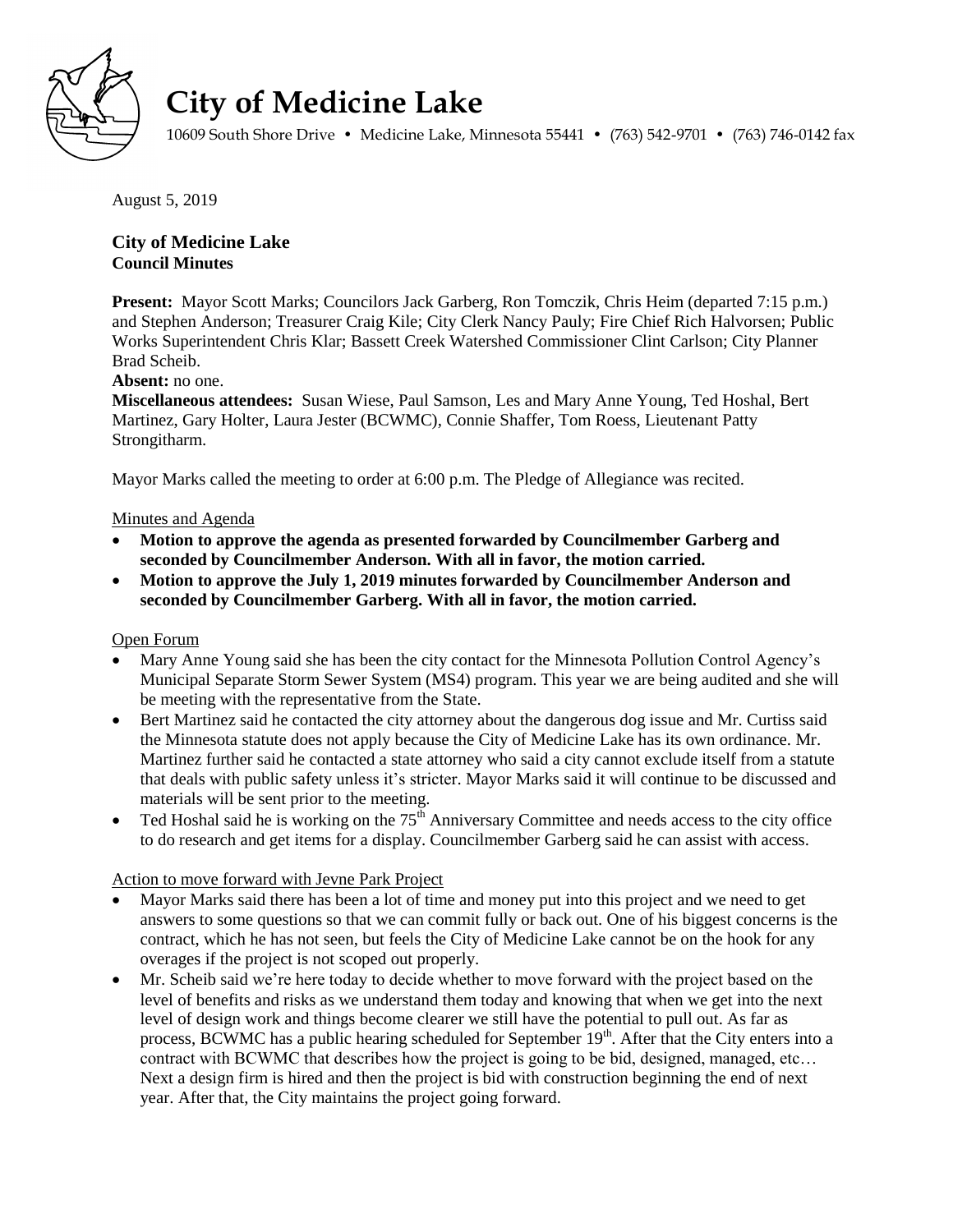- Mr. Scheib said we're trying to filter pollutants out of the water that runs off the street and yards by increasing the storage capacity of the pond and having a wetland buffer area. The other objective is to reduce flood impact. The project as proposed has some benefit for the 1 and 2 year flood events but doesn't offer any relief from the larger events because during larger events when the lake fills up the water comes back through the lake. The 1 and 2 year flood event is helped by .2 feet. No change to 10 year and 100 year events. Phosphorus removal is increased  $2.9 - 7$  pounds per year. During the next phase of design we can look at the benefit of the pond in terms of flood level as well as phosphorous removal. The depth of the pond would change from 3.5' to 5'. There is a question about whether the benefit is real when the lake is over the normal high water line and the water is backing up. Project costs are reimbursable to the City.
- Mr. Scheib said non-project costs are not reimbursable. Road damage would be reimbursable through the contract via warranty or contractor insurance. But if road damage is not noticed for 5 years, then it's hard to equate it to the construction project. The project budget is \$500,000. If partway through the project and if the costs are running high, then a contract amendment could be made or the project stopped. Estimate is \$3,000 - \$9,000/year to maintain the wetland.
- Councilmember Heim said he's been a supporter of the concept of the project and supports the project but is concerned about the financial costs to the City as every \$5,000 matters. He's also concerned about the road damage with 200-300 trucks on the road accelerating the replacement of the road. He proposed that 10 years of maintenance is built into the scope of the project as well as some sort of mitigation as it's going to accelerate the damage to the roads.
- Laura Jester said it would be precedent setting for BCWMC to pay for maintenance past a couple of years or pay for road damage. Also, BCWMC has already submitted their levy request to the county and can't go higher.
- Councilmember Anderson asked about the impact of 4 pounds of phosphorus. Ms. Jester said it's not significant, but each city has to reduce TMDL. Councilmember Anderson also asked what impact does .2 feet have in flood reduction. One resident who lives in the area said 2.4 inches is meaningful. Mr. Klar said the 2.4 inches would only be helpful during a 2 year event.
- Susan Wiese said any extra room to take off some of the water would be beneficial.
- Mayor Marks said the priority of the project is phosphorous and not flooding and he asked whether there is any ability to improve flooding. Mr. Scheib said during the final design there is an opportunity for improvements beyond the feasibility study but not a guarantee.
- Mr. Hoshal said 5 bags of leaves equates to 1 pound of phosphorous.
- Connie Shaffer said she would like to see the project address the flooding issue better. She also said she's had sinkholes in front of her mailbox and asked if after the retention pond is dug out we discover that the road is on questionable soil and everything starts sinking or collapsing would BCWMC repair the roads? Mr. Scheib said we don't know the answer to that question.
- Mr. Garberg said the lake is 900+ acres and when we get an inch of rain the lake goes up. If the retention pond is 1/4 to 3/8 of an acre of land we can't control flooding. He also said putting the city in a position to pay \$3,000 - \$9,000/year will probably end up being more expensive because costs rise. He said he is not in favor of this grandiose of a project. He said we can fix the problem with the road and water runoff with a less costly solution.
- Clint Carlson said he's in favor of doing what's best for the city.
- Councilmember Heim said he supports the project if it's a cost neutral for the City but it doesn't have his support if there will be costs to the City.
- Tom Roess said the water flows fast through the low area of the peninsula and thinks it would be more valuable to control the lake level during high rain events.
- Councilmember Tomczik said he needs to understand the maintenance cost.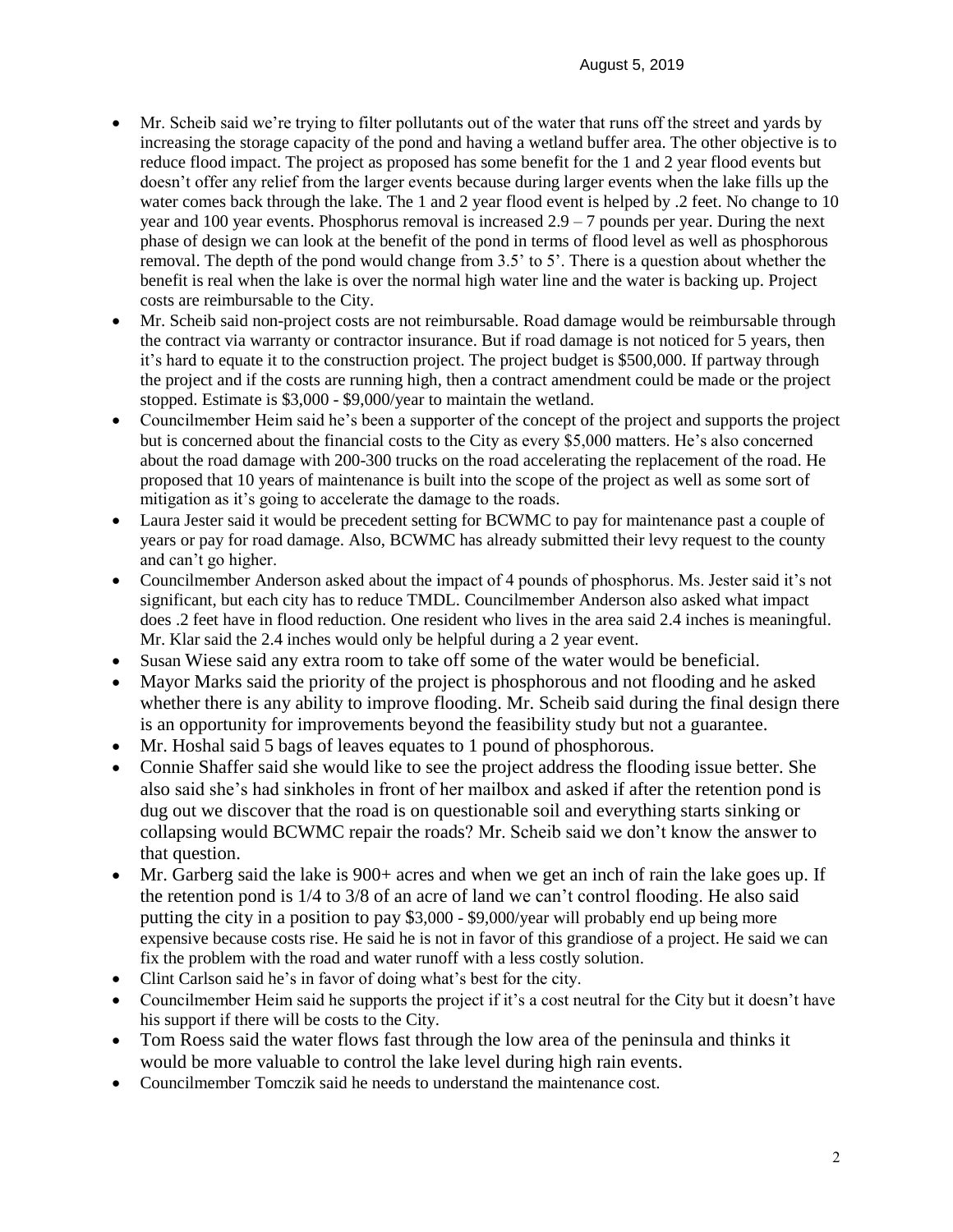- Mr. Roess said the weight of the pond will push the road. He said more information is needed, including additional borings.
- Councilmember Garberg said he's not in favor of the project because of the impact to road on the south side of the park as well as the unknown ongoing maintenance costs.
- Mr. Scheib suggested working with Ms. Jester to get the items discussed into the contract and bring up these issues at the public hearing. If BCWMC doesn't agree to the conditions then the project doesn't go forward.
- Councilmember Anderson asked whether the road issue can be reviewed. Ms. Jester said BCWMC has already approved the feasibility study and it would require an amendment to the feasibility study. Mr. Scheib recommended doing the review during the 50-90% review.
- Ms. Jester said paying for 10 years maintenance is not something the commission does but she will ask the commission.
- **Motion to proceed with the negotiation of a contract for the Jevne Park Project with the aim of being cost neutral forwarded by Mayor Marks and seconded by Councilmember Tomczik. Mayor Marks; Councilmembers Tomczik and Anderson in favor. Councilmember Garberg opposed. Councilmember Heim absent. Motion passed.**

## Hennepin County Sheriff – Lieutenant Strongitharm

- Asked whether the City is set for National Night Out. Mayor Marks responded that arrangements have been made with the Sheriff's Office.
- Councilmember Tomczik asked about what can be done about wake boats. Lt Strongitharm responded that she will contact Lt Magnuson from water patrol.

## Fire Department Report – Rich Halvorsen

- Reported one call in July.
- Reported one standby with Hamel.
- Reported they will be at National Night Out.
- Reported they will manage the corner at South Shore Drive and Peninsula Road for the  $75<sup>th</sup>$ Anniversary.
- Reported he is trying to increase the department's presence within the city.

### Planning Commission Report – Jon Pettengill

Mr. Scheib reported there was not a meeting last month.

### Public Works Superintendent Report – Chris Klar

- Reported he will set up tables for National Night Out.
- Mr. Scheib reported he and Mr. Klar are looking for a new city engineer because the Sambatek engineer has moved on.

### Treasurer's Report – Craig Kile

- Receipts in reporting period: \$239,517
- Receipts year to date: \$263,394
- Disbursements in reporting period: \$30,220
- Disbursements year to date: \$178,059
- **Motion to approve the summary spending, receipts and cash balances through August 4, 2019 forwarded by Mayor Marks and seconded by Councilmember Garberg. Mayor Marks; Councilmembers Garberg, Tomczik and Anderson in favor. Councilmember Heim absent. Motion passed.**